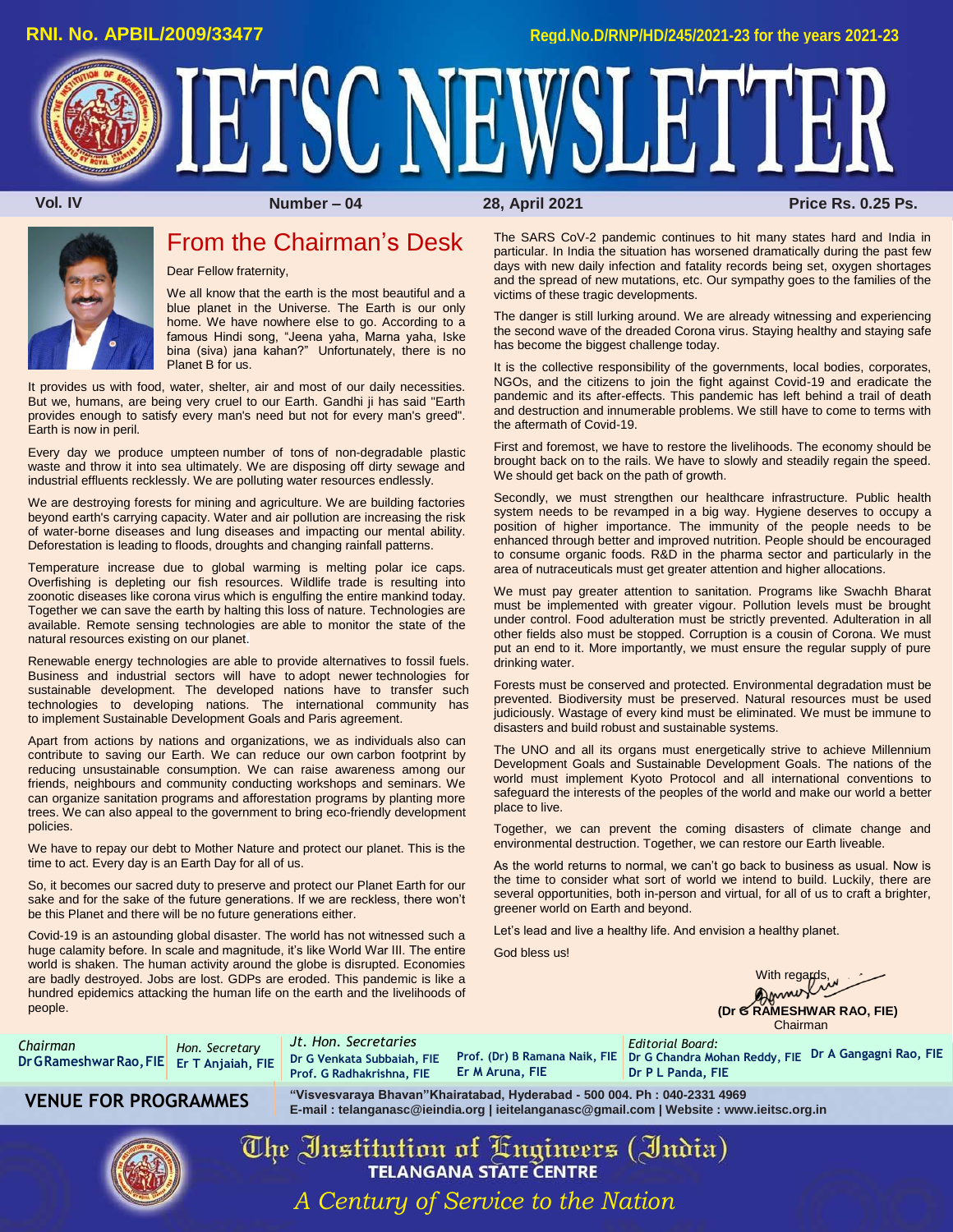

# From the Hon. Secretary's Desk

Dear Fellow Fraternity,

#### **DEVELOPMENT OF TECHNOLOGY**

The republic of India has undergone phenomenal growth in science and technology over the past few decades. There has also been incredible growth in applied science and technology which is evidenced by the establishment of a lost of industries, research organisations and other agencies engaged in a plethora of related work.

To-day among others, India is successfully exploring the space research and ranked as one of the best scientifically developing countries.

The technological changes have been gradual but very perceptible and used practically for the welfare of the humanity in general and development of our country in particular. Some of the reputed organisations instrumental in carrying forward the benefits of the research, to mention a few, included ICMR, DRDO, DRDL, ISRO, Government agencies like Jalasakti Ministry, ONGC, R&B, Construction and also reputed corporate houses. Of late, use of unmanned drone both for civil, medical and defence utilities have been gaining momentum. Development of technical textiles & production of medical textiles like masks, PPES, Ventilators etc. has revolutionised the use of technology.

The development of digital technology and their use are mind blowing. Some of the emerging sectors which are now predominantly gaining momentum are to mention a few -

Artificial Intelligence (AI), Internet of things (IoT), Cloud computing, Block Chain, 3D Painting, Robotic Process automation, Big data Analysis and others.

These subjects are mostly taught to qualified engineers for skilling and reskilling them to avail of their services in these emerging areas.

With an envious record pool of scientific and technical manpower, I feel India, in the future, will be one of the most advanced technological powers in every field conceivable by humanity.

And, to conclude, I would like to profusely thank all the engineers, scientists and technologists for their immense contribution and spectacular role for the technological development in every field of activity. And to celebrate the success and to carry forward further "Technology Day" has been regularly observed on 11<sup>th</sup> May every year. This year we are observing the day on 11<sup>th</sup> May 2021 through a webinar.

Hence, I would appeal all of you to kindly participate in the webinar and contribute to the success of the event.

Meanwhile, take great care of yourself and your family in these worst pandemic days.

Thanking you,

**(Er T ANJAIAH, FIE)** Hon. Secretary

## **National Survey Day Theme: "Surveying Using Drone Imagery"**

**April 10, 2021**: IEI, Telangana State Centre and GeoMap Society (GEMS) jointly organized National Survey Day on the theme "Surveying Using Drone Imagery" held on 10<sup>th</sup> April, 2021 at 17.00hrs through ZOOM Cloud Meeting. **Er T CH Hanuman Rao**, FIE, Sr Transmission Engineer graced the occasion as Chief Guest and Speaker. During occasion the chief Guest gave presentation with case

studies of using drones for survey. A presentation on auditing of existing old transmission line was given. Mr. Hanuman Rao, as a part of imparting training for 21 unemployed youth on behalf of KEATS, at Vande mathram foundation at Thorroor, Mahaboobad district Telangana, has used drone for capturing field data. Using softwares, the ortho-mosaic image, the DTM were generated and contours too were



prepared. This data would be used by Thoroor municipality for infrastructure planning including roads, drainage, sewage etc.

**Dr G Rameshwar Rao**, FIE, Chairman, IEI, TSC welcomed the gathering and presided over the function. **Er G S Kumar**, President, GeoMap Society (GEMS) explained about importance of National Survey Day; **Prof. G Radhakrishna**, FIE, Jt. Hon. Secretary, IEI, TSC introduced the Chief Guest and **Er T Anjaiah**, FIE, Hon. Secretary, IEI, TSC proposed vote of thanks.

#### **Engineers Memorial Day 2021 (on the occasion of SIR Mokshagundam Visvesvaraya Vardanthi)**

**April 14, 2021**: The Institution of Engineers (India), Telangana State Centre Organized Engineers Memorial Day on 14th April, 2021 on the occasion of SIR Mokshagundam Visvesvaraya Vardhanthi at Visvesvaraya Bhavan, Khairatabad, Hyderabad at 11.30 am to pay homage to Sir Mokshagundam Visvesvaraya and garlanded the portrait.

Sir MV made several contributions to the society and in particular to the Engineering Profession for nation building. Sir MV Stands as a living monument for his genius as a nation builder, a dreamer, a thinker and a man of action.



On the Engineers Memorial Day Corporate Members of IEI who passed away, during 01st April, 2020 to 31st March, 2021 were remembered and paid homage to demised corporate members.

**Dr. G Rameshwar Rao**, FIE Chairman, IEI Telangana State Centre, **Er. T Anjaiah**, FIE Hon. Secretary, IEI TSC, **Prof. G Radhakrishna**, FIE Joint Hon. Secretary, IEI TSC, Er. P Rama Rao and staff members of IEI TSC participated and paid homage to SIR MV.

#### **Dr B R Ambedkar 130th Birthday Celebrations**

**April 14, 2021:** The Institution of Engineers (India), Telangana State Centre Organized 130th Birthday Celebration of Dr. B R Ambedkar on 14th April, 2021 at Visvesvaraya Bhavan, Khairatabad, Hyderabad at 12.00 Noon and garlanded the portrait.



#### **Dr. G Rameshwar Rao**, FIE

Chairman, IEI Telangana State Centre, **Er. T Anjaiah**, FIE Hon. Secretary, IEI TSC, **Prof. G Radhakrishna**, FIE Joint Hon. Secretary, IEI TSC, Er. P Rama Rao and staff members of IEI TSC participated.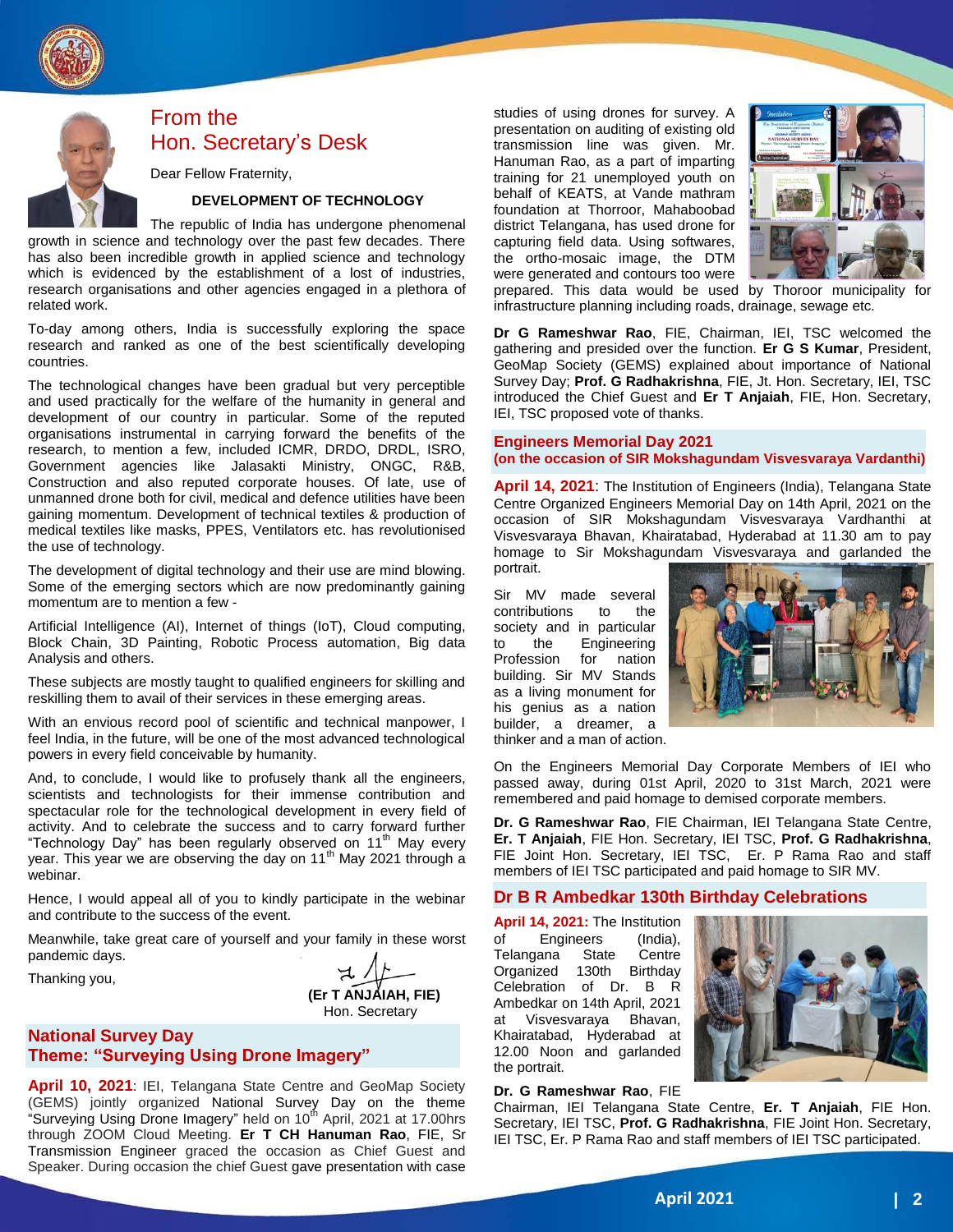

## **WORLD EARTH DAY**

#### **Theme: "Restore Our Earth"**

**April 22, 2021:** The Institution of Engineers (India), Telangana State Centre and Chhattisgarh State Centre organized World Earth Day on the theme "Restore our Earth" held on  $22<sup>nd</sup>$  April, 2021 at 18.15hrs through Google Meet Platform. **Dr Velan M**, FIE Chairman, Environmental Division Board, The Institution of Engineers (India) graced the occasion as Chief Guest.

**Dr RAMAN SARAVANANE**, FIE, Chairman, IEI, Puducherry State Centre graced the occasion as keynote speaker. He explained about "Environment Start-ups for Rejuvenation of Water Resilience to Restore Sustainable Earth Resource".



During the occasion **Dr G Rameshwar Rao**, FIE, Chairman, IEI, TSC said about importance of "Earth Day"; **Er E SRINIVASA CHARY**, FIE, Chairman, ECM; **Er T Anjaiah**, FIE, Hon. Secretary, IEI, TSC participated.

**Er ANIL KUMAR SHARMA**, FIE, Chairman, IEI, Chhattisgarh State Center welcomed the gathering. **Dr SANJAY KUMAR**, FIE Hon. Secretary, IEI Chhattisgarh State Center proposed vote of thanks.

## **Er Koka Krishna Mohan Rao 31st Endowment Lecture on**

**"Comprehensive Transportation Plan for Hyderabad Metropolitan Area-2041"**

**April 23, 2021:** The Institution of Engineers (India), Telangana State Centre organized Er Koka Krishna Mohan Rao 31<sup>st</sup> Endowment Lecture on "Comprehensive Transportation Plan for Hyderabad Metropolitan Area - 2041" held on 23<sup>rd</sup> April, 2021 at 18.00 hrs through ZOOM Cloud Meeting App. **Dr T S Reddy**, FIE, Principal Consultant, LEA Associates South Asia Pvt Ltd. graced the occasion as Chief Guest. During occasion the chief Guest gave presentation on "Comprehensive Transportation Plan for Hyderabad Metropolitan Area – 2041". Dr Reddy said that Hyderabad Metropolitan Area (HMA) is identified under HMDA Act 2007 by including the areas in GHMC, Secunderabad, Cyberabad Development Area, Hyderabad Airport Authority Area extending over about 7200 Sq.Kms. In order to equip HMA with robust Transport System, Comprehensive Transportation Studies have been conducted in HMA and based on the expected growth of HMA over next 25 years the Transportation Systems requirements are assessed and Comprehensive Transportation System consisting of Metro Rail, Light Rail Transit, Bus Rapid Transit System, Buses, Hierarchical Road Network is identified and recommended for implementation. The proposed transport system would include: Metro/Metrolite Rail/ LRT Transit System of 341 km, Multi-Modal Transport System of 264 km , Bus Priority System/ Metro Neo of 435 Km, Expansion of Bus Route Operations from 2,400 km to 3,500 km, Hierarchical Road Network of 7,300 km. The proposed transport system would necessitate a total investment of about 170 lakh crores of rupees spread over next 20 years. The proposed transport system will encourage travel by public transport system.



**Dr G Rameshwar Rao**, FIE, Chairman, IEI, TSC welcomed the gathering and presided over the function. **Er V Jambul Reddy**, FIE, Member, IEI, TSCC introduced the Chief Guest and **Er T Anjaiah**, FIE, Hon. Secretary, IEI, TSC proposed vote of thanks.

## **Webinar on "THE ROLE OF PUBLIC TRANSPORT IN PREVENTING AIR POLLUTION"**

**April 23, 2021:** The Institution of Engineers (India), Telangana State Centre in association with Hyderabad Clean Air network organized a webinar on "The Role of Public Transport in Preventing Air Pollution" held on 25<sup>th</sup> April, 2021 at 11.00 hrs through ZOOM Cloud Meeting App.

**Er C VINOD KUMAR**, Executive Director, TSRTC graced the occasion as Chief Guest. During occasion the chief Guest said that the Transport is the second largest sector contributing to global carbon dioxide  $(CO<sub>2</sub>)$  emissions from fossil fuel combustion. As part of the social responsibility, TSRTC has taken an initiative for reducing emission levels by using alternate fuels viz., CNG & Biodiesel. By using CNG in 132 buses, Corporation is able to mitigate the  $CO<sub>2</sub>$ emissions by around 2111 tonnes per annum. Similarly by using of bio-diesel of around 72.31 lakh liters, Corporation is able mitigate the CO2 emissions around 1257 tonnes per annum. TSRTC is the pioneer STU in introduction of 40 Electric Busses in Hyderabad City on GCM model with subsidy assistance from the GOI. Under FAME-I scheme.Introduction of 40 numbers of electric buses has yielded in reduce of CO2 emission by 4839 tonnes per annum. TSRTC plans to convert some of the existing diesel vehicles into CNG by retro fitment of CNG kits and it would be better option to increase the zero emission vehicles and improve the air quality utilizing the existing resources.

During the occasion Speakers **Dr S N RAO**, FIE, Chairman, ESCI Governing Council & Past Vice President, IEI; **Dr N RAVEENDHAR**, Chief Environmental Scientist Environment Protection Training & Research Institute (EPTRI); **Er A SRINIVASA REDDY**, FIE, Head EHS - Hyderabad Airport International Expansion Project, L&T Construction, B&F IC presented their views on the theme.